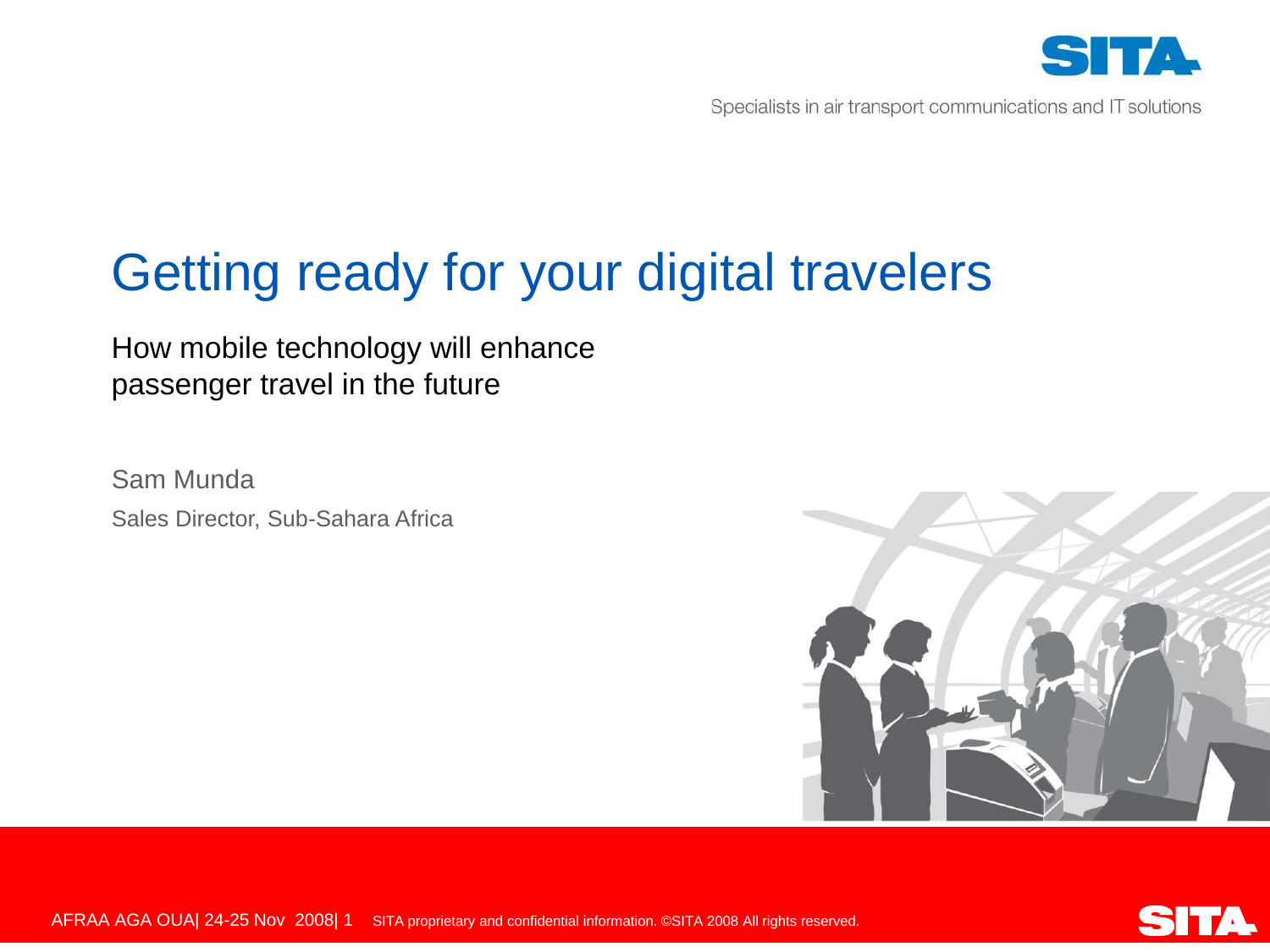- □ Cell phones are radically changing everyone's day-to-day life, behaviors and expectations.
- Why should travel be "excluded" from such  $\Box$ « evolution »?
- How will mobile technology change and enhance passenger travel experience in the future?

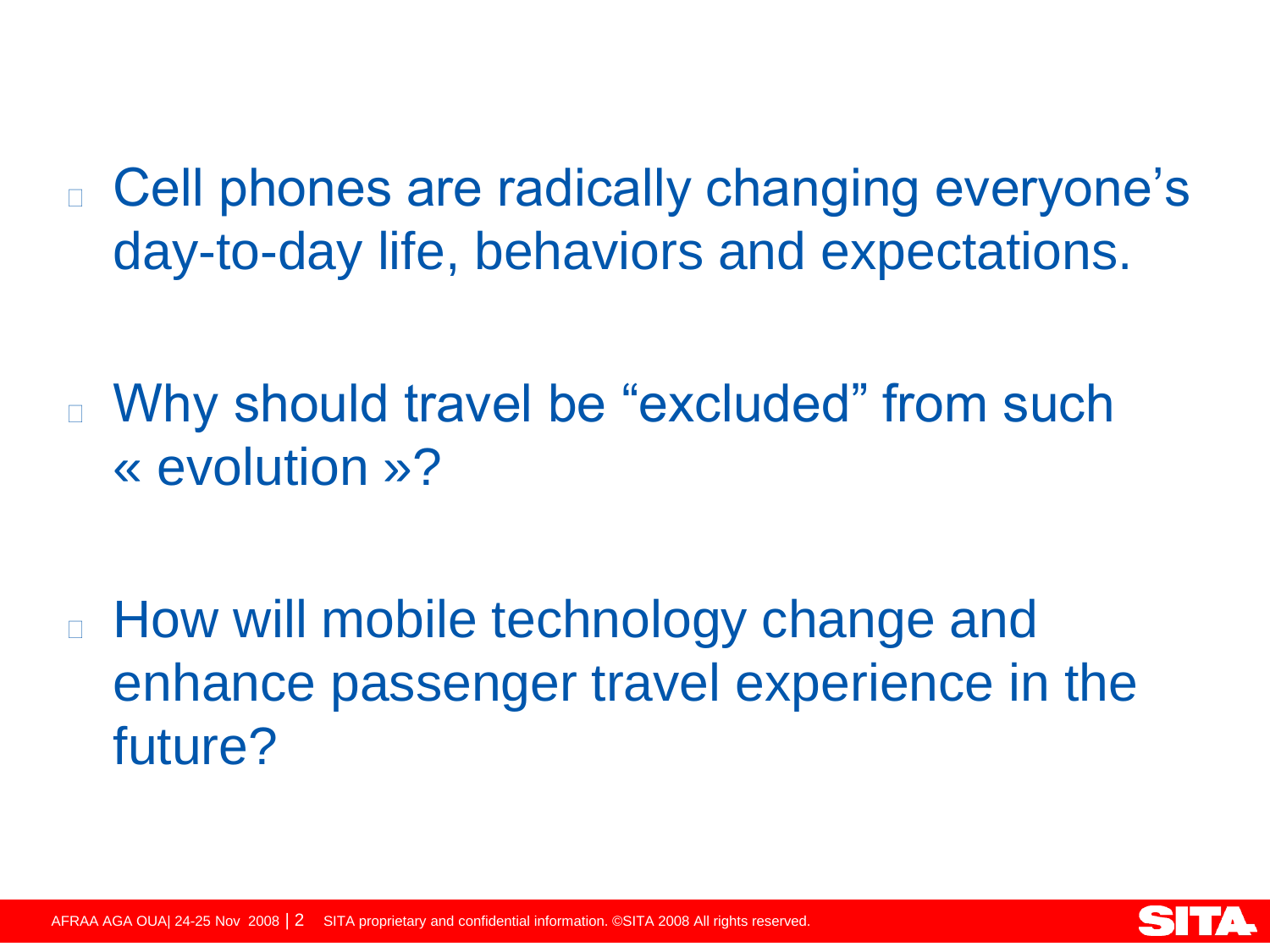# Mobile based services - why now?

#### **Mass market consumer product**  $\Box$

- Over 100% penetration in over 59 countries
- 3.3 B mobile subscribers in 224 markets worldwide

#### **Growing network coverage**  $\Box$

- **Improvement of the Internet mobile**   $\Box$ **and wireless communications**
- **New mobile devices**

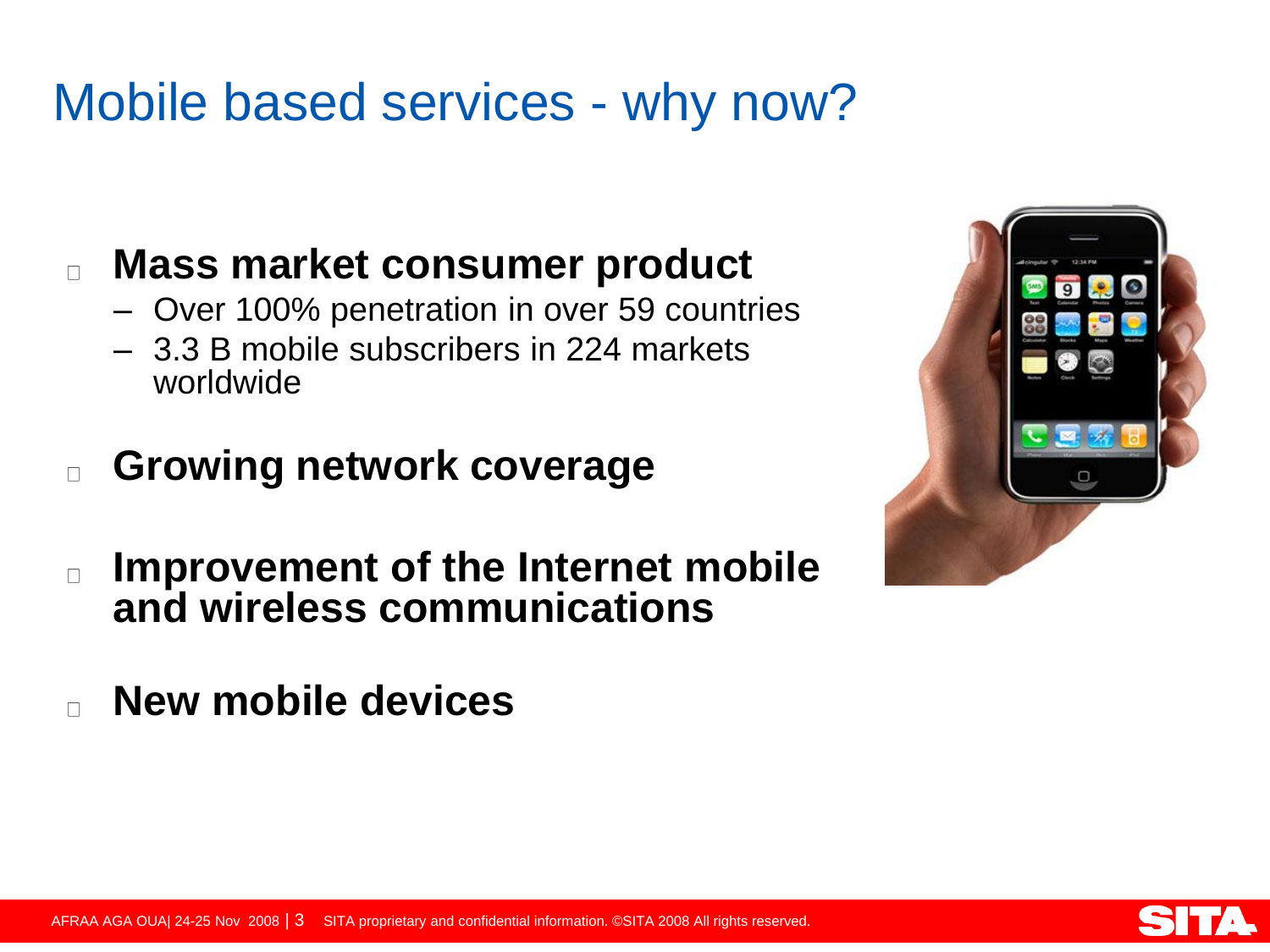#### 7-ways Mobile devices will impact air travellers experience



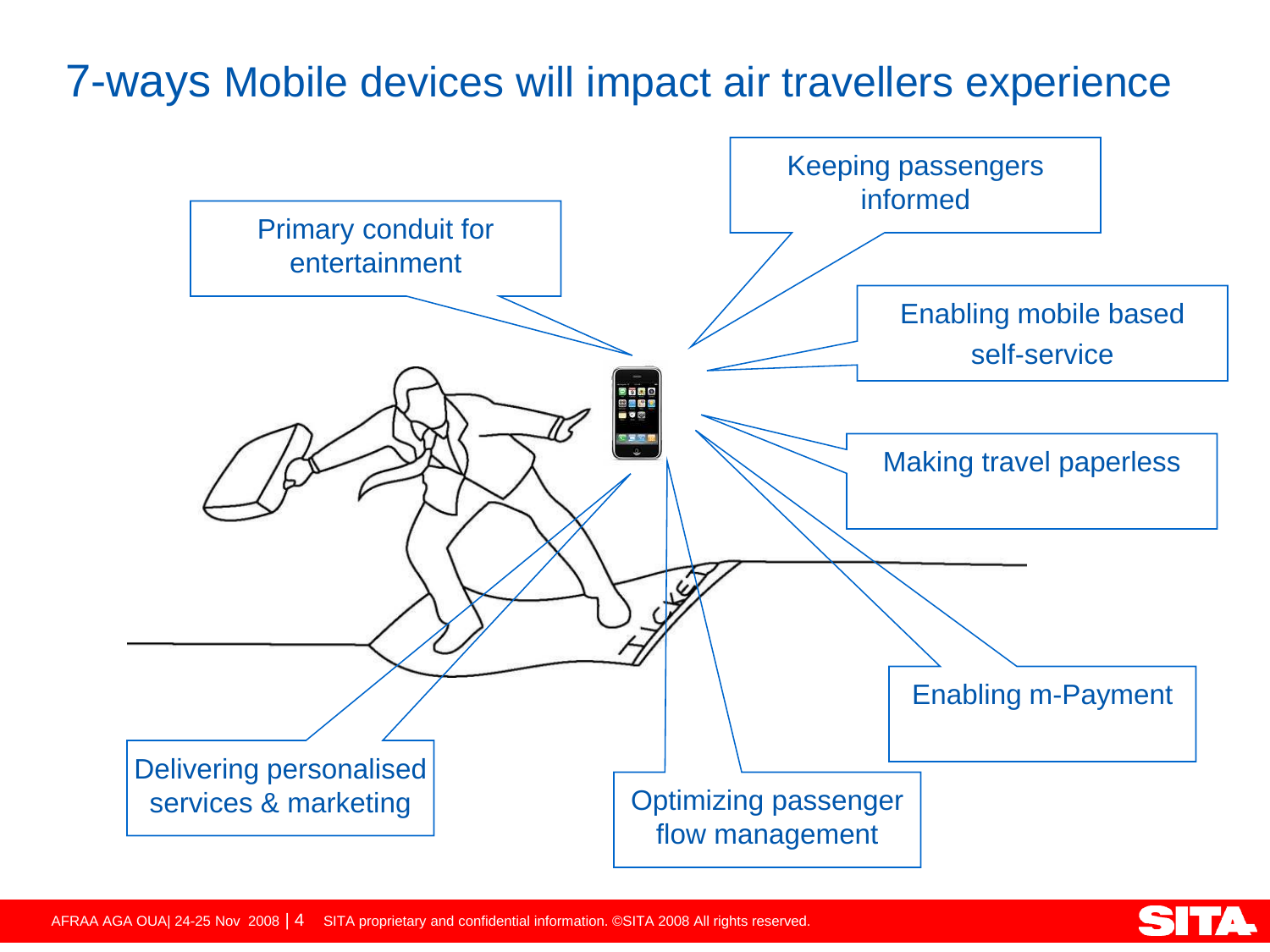# Keeping passengers informed

- Simple text alerts are the most popular  $\Box$ [mobile travel activity\\*\\*\\*](#page-8-0)
- Surveys indicate that passengers are  $\Box$ highly concerned about delays and cancellations

**82%\*\***  of airlines **79%\*** are positive about using SMS notifications

will offer notification services by 2010

#### Rapid dissemination of information, via mobile devices  $\Box$

- Pro-active vs. Reactive engagement with passengers
- Personalized & Confidential interaction
- Improves Customer Service/Satisfaction and reduces frustration

\* SITA Passenger Self-service Survey – 2007

\*\* Airline IT Trends Survey – 2008 – SITA & Airline Business

\*\*\*Forrester Research, North American Technographics Benchmark Survey 2007

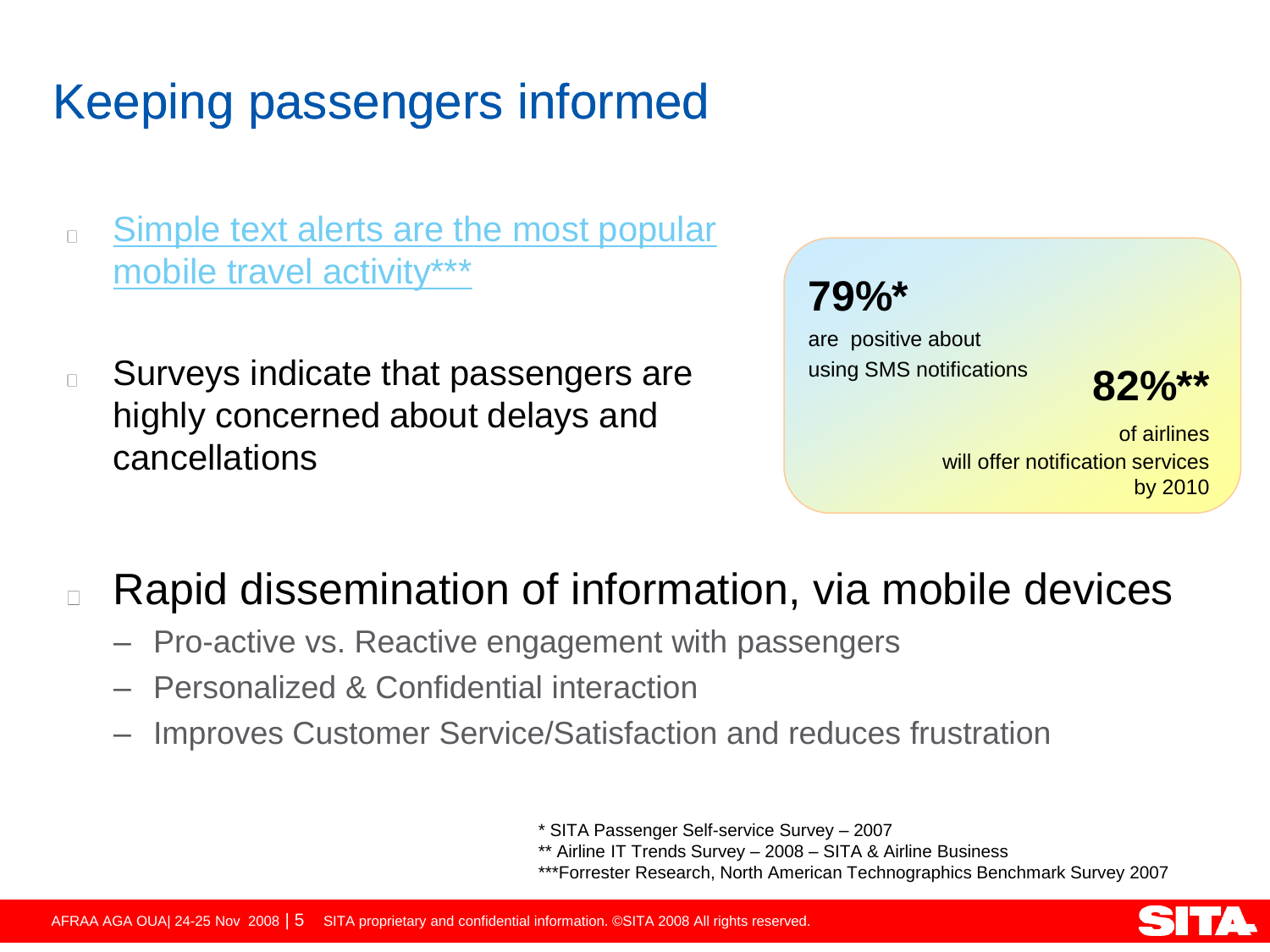### Enabling self-service

- Mobile check-in is being deployed  $\Box$ 
	- Frequent and Business travellers

#### More mobile functionality  $\Box$

- seat selection
- meal preferences specified
- filling in e-landing cards for immigration, during the flight.

#### Anywhere, anytime self-service option  $\Box$

– Greater control throughout the journey - including in the aircraft cabin

\* SITA Passenger Self-service Survey – 2007

\*\* Airline IT Trends Survey – 2008 – SITA & Airline Business



of passengers would use mobile phone check-in

**67%\*\*** 

of airlines Will offer mobile check-in by 2010



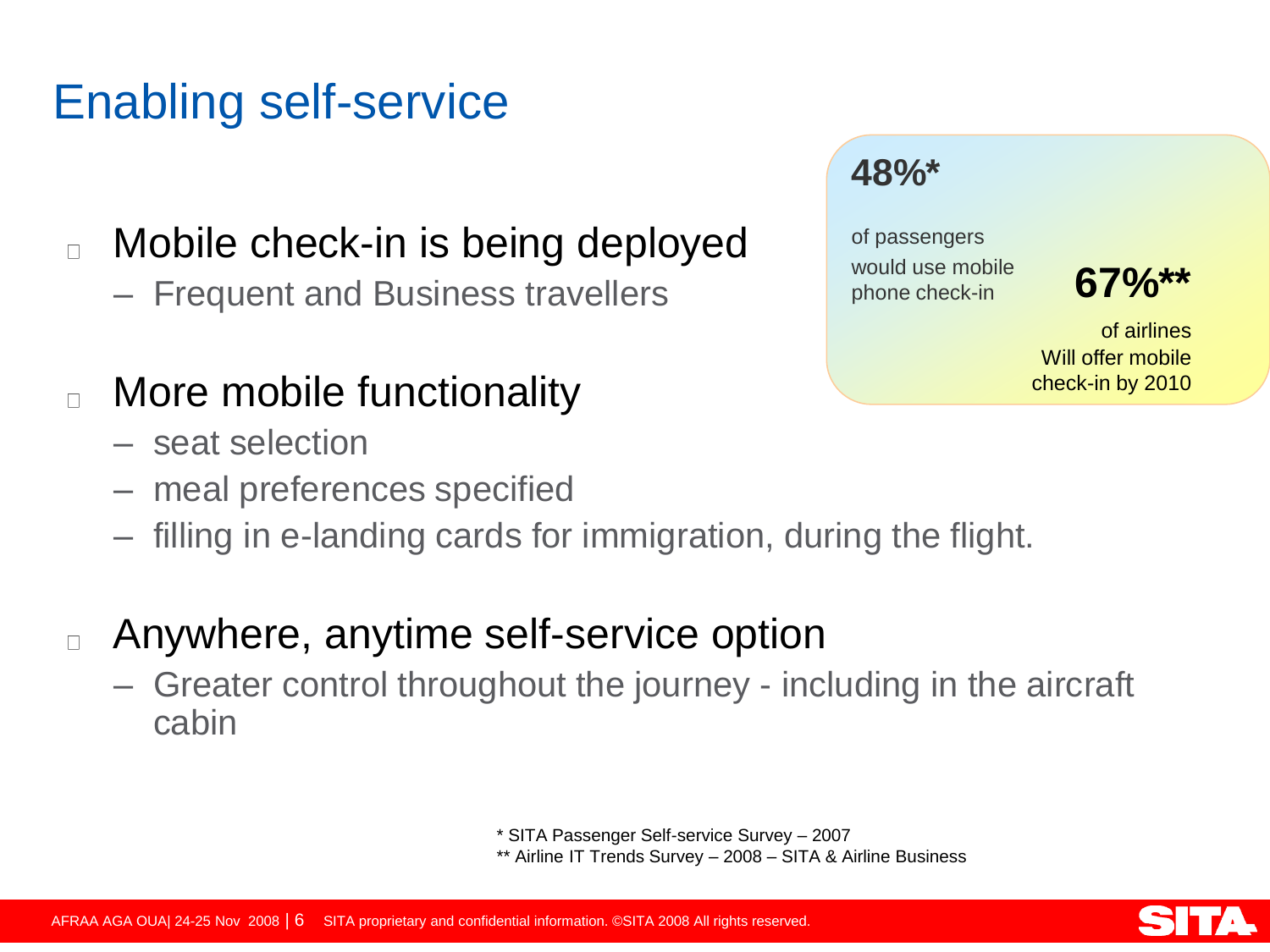# Making travel paperless

- IATA StB Initiatives  $\Box$
- Mobile devices are becoming  $\Box$ increasingly capable of acting as personal travel folders
	- 32% of airlines plan to provide baggage receipt on passenger mobile phone\*\*
	- 30% would use barcode to provide other value-added services (e.g. airport directions, info services etc)\*\*
- NFC Technology will be embedded into  $\Box$ mobile devices
	- SIM cards, Mobile phones, Credit cards, etc.
	- There is no technical impediment to store highly sensitive data on a mobile device.
- The vision of a global paperless travel  $\Box$ will move a large step forward

\*\* Airline IT Trends Survey – 2008 – SITA & Airline Business

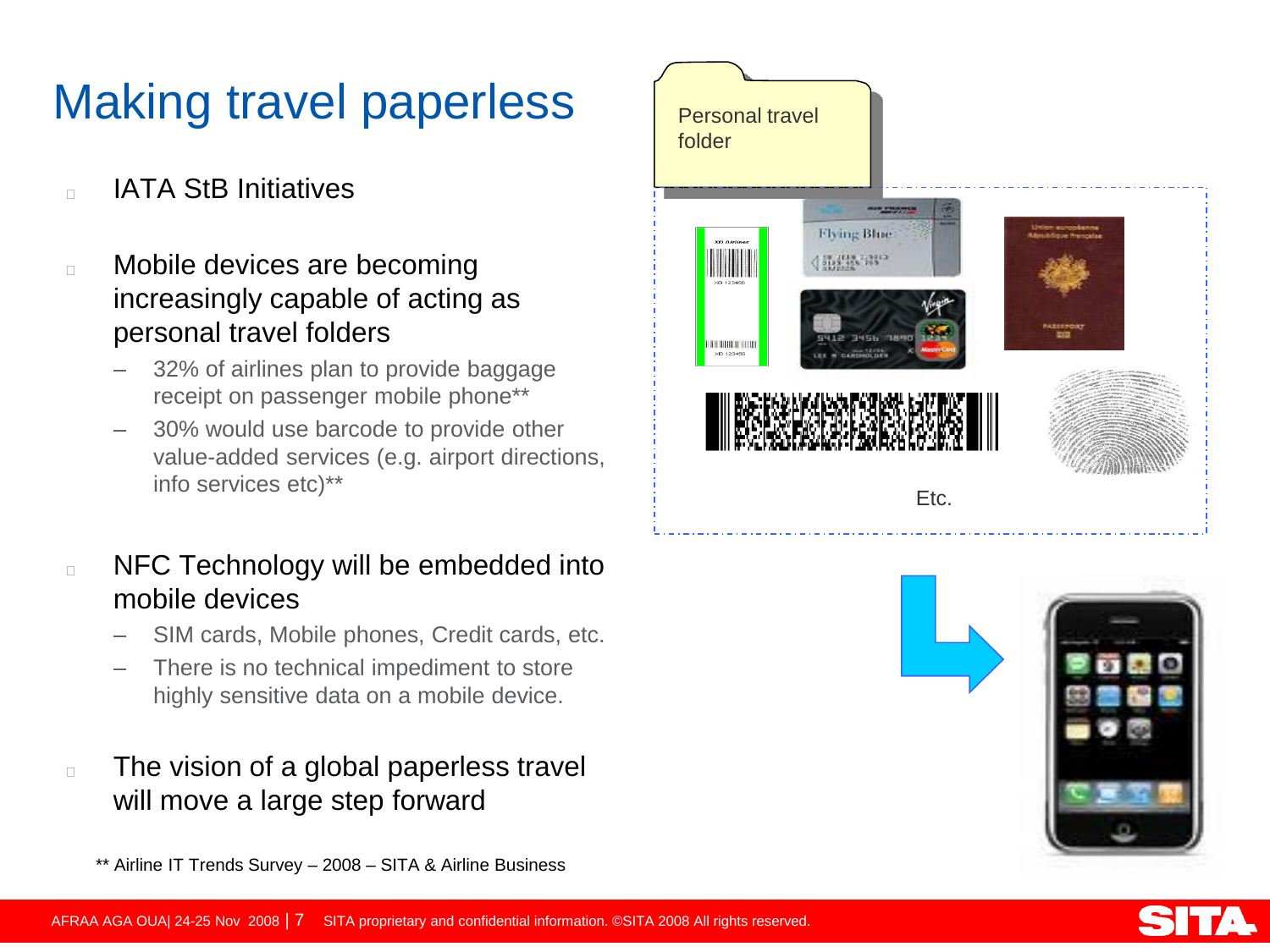# What is Near-Field Communication (NFC)?





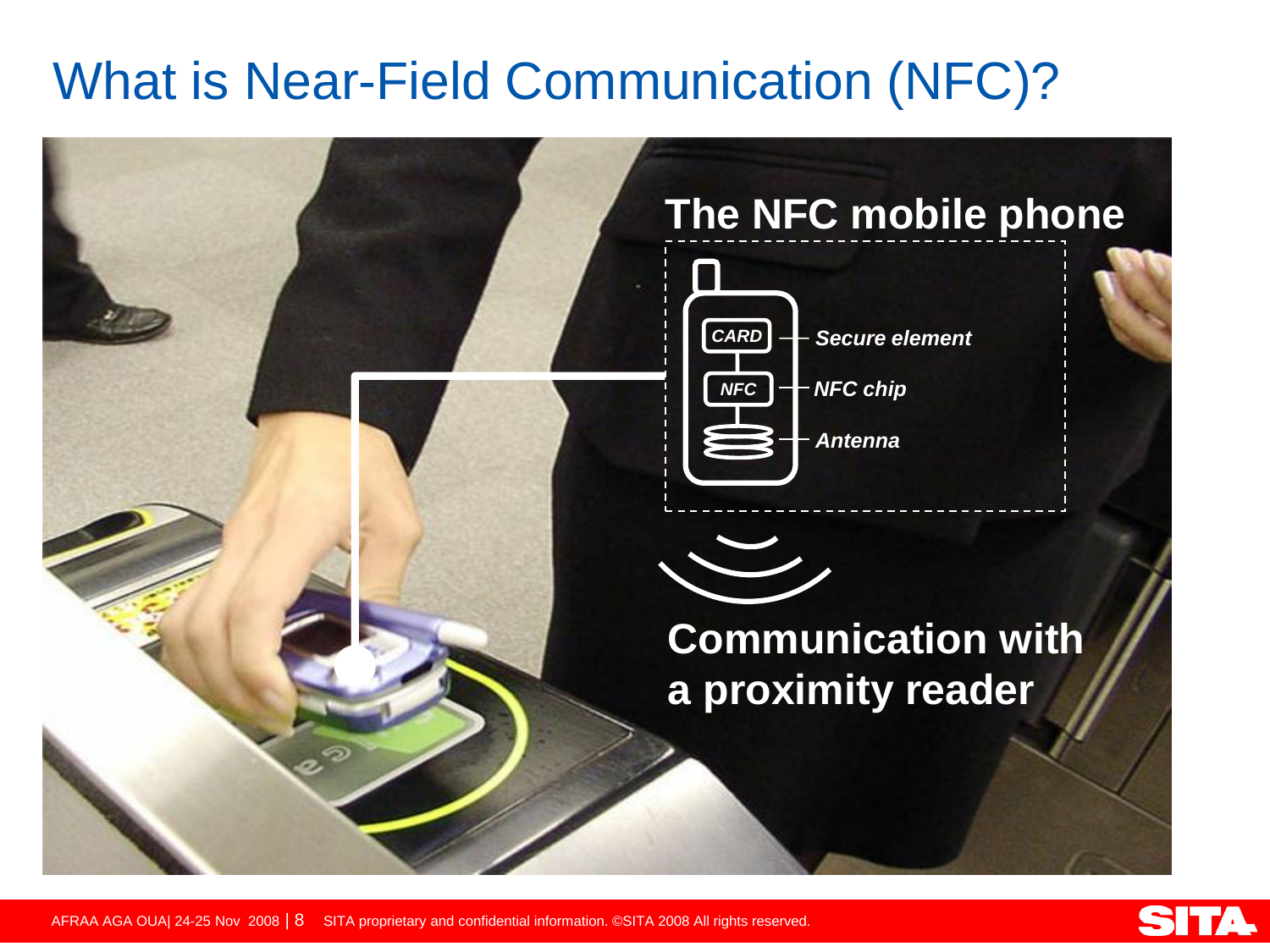<span id="page-8-0"></span>

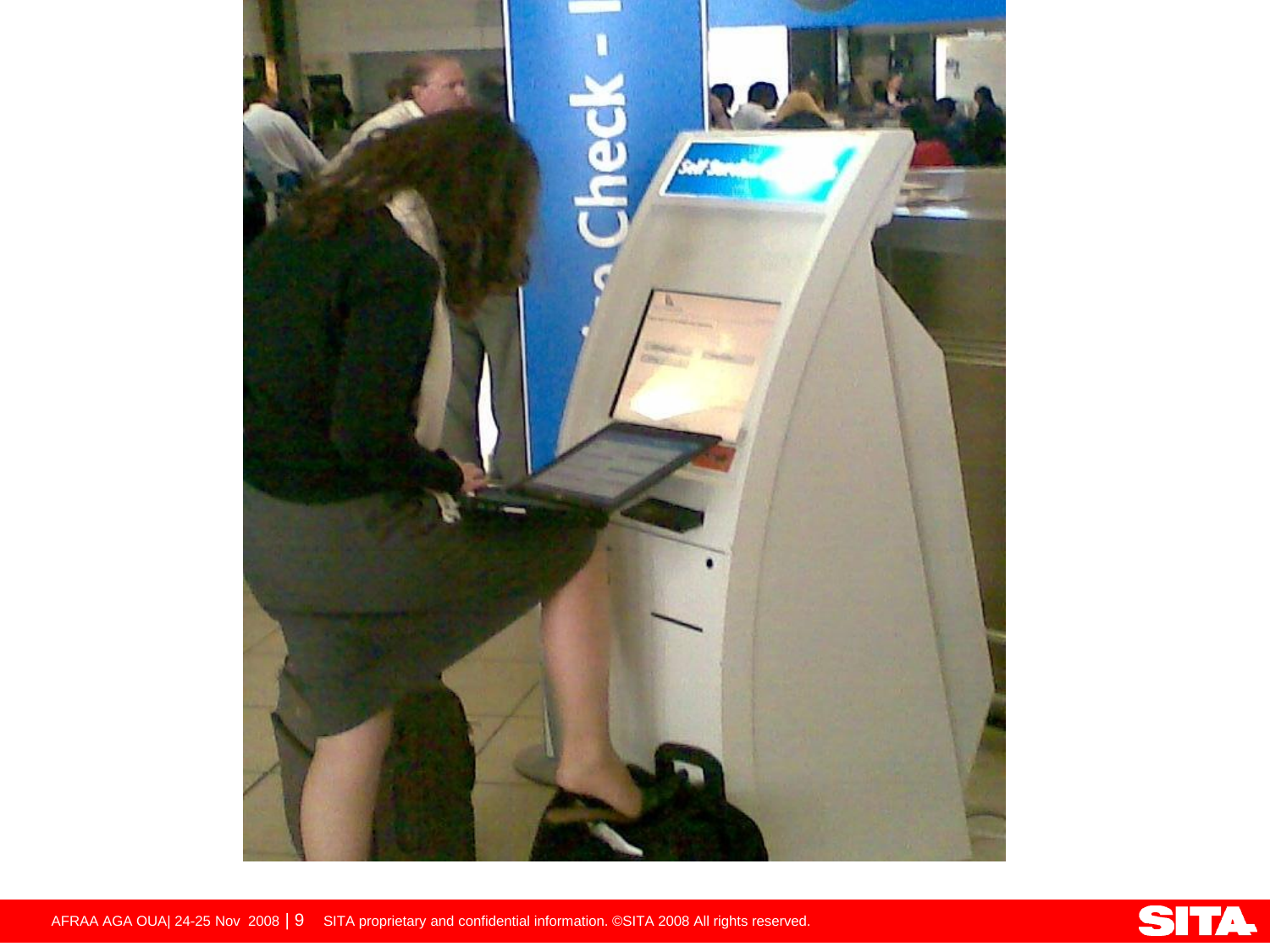### Enabling m-payment

- e-wallet capabilities  $\Box$
- Perfectly suited to travel experience  $\Box$ 
	- Frequent and relatively small purchases
	- Multiple currencies
- Goods and services could soon be paid this way
	- Airport Parking, excess baggage, airport taxes, Ticket upgrade, access to lounges
	- Duty free shopping, in-flight purchases
	- Wi-Fi access subscription fee
- 55% of airlines consider  $\Box$ supporting e-payment via passenger mobile phone\*\*



\*Juniper Research, July 2007 « Paying by Mobile – Mobile payments strategies and Markets 2007-2011 »

\*\* Airline IT Trends Survey – 2008 – SITA & Airline Business

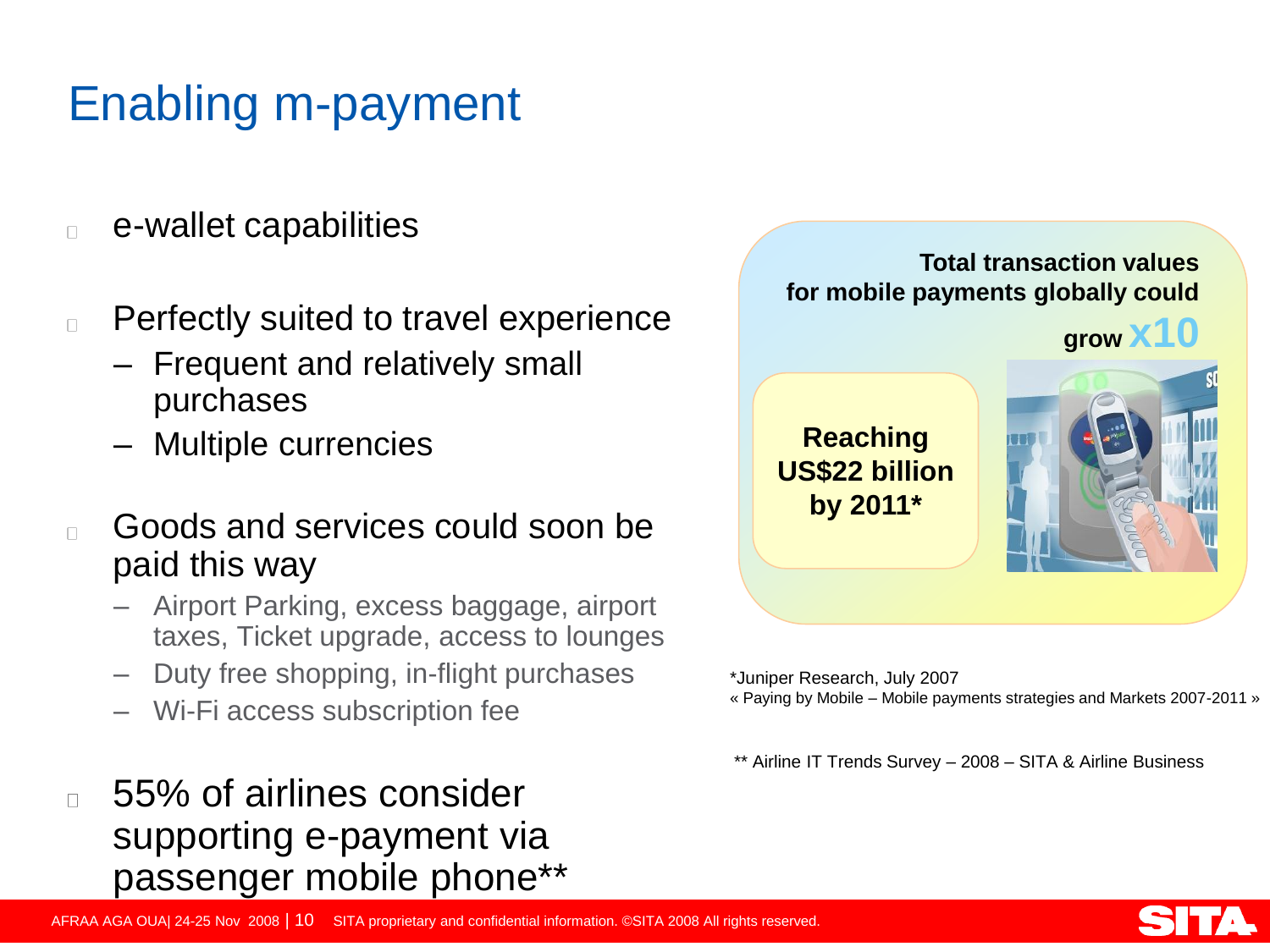## Optimizing passenger flow

- Optimizing passenger flow management and aircraft  $\Box$ turnaround are very important to airlines and airports
	- Passenger numbers growing
- Late boarding passengers and no-show have a negative  $\Box$ impact
	- Operational efficiency
	- Bottom line
- Location sensing via mobile devices  $\Box$ 
	- Make it increasingly easier to locate late boarding passengers and guide them quickly to the aircraft.
	- Already 22%\* of airlines consider using location sensing technology on mobile phone to improve passenger boarding
- Auto-ID could reduce delays by 6%  $\Box$ 
	- 600m\$ savings per annum

Automated ID technology could reduce delays by as much as **6%\*\***



\*\* Cambridge University's Auto-ID Lab - Turn-around survey

\* Airline IT Trends Survey – 2008 – SITA & Airline Business

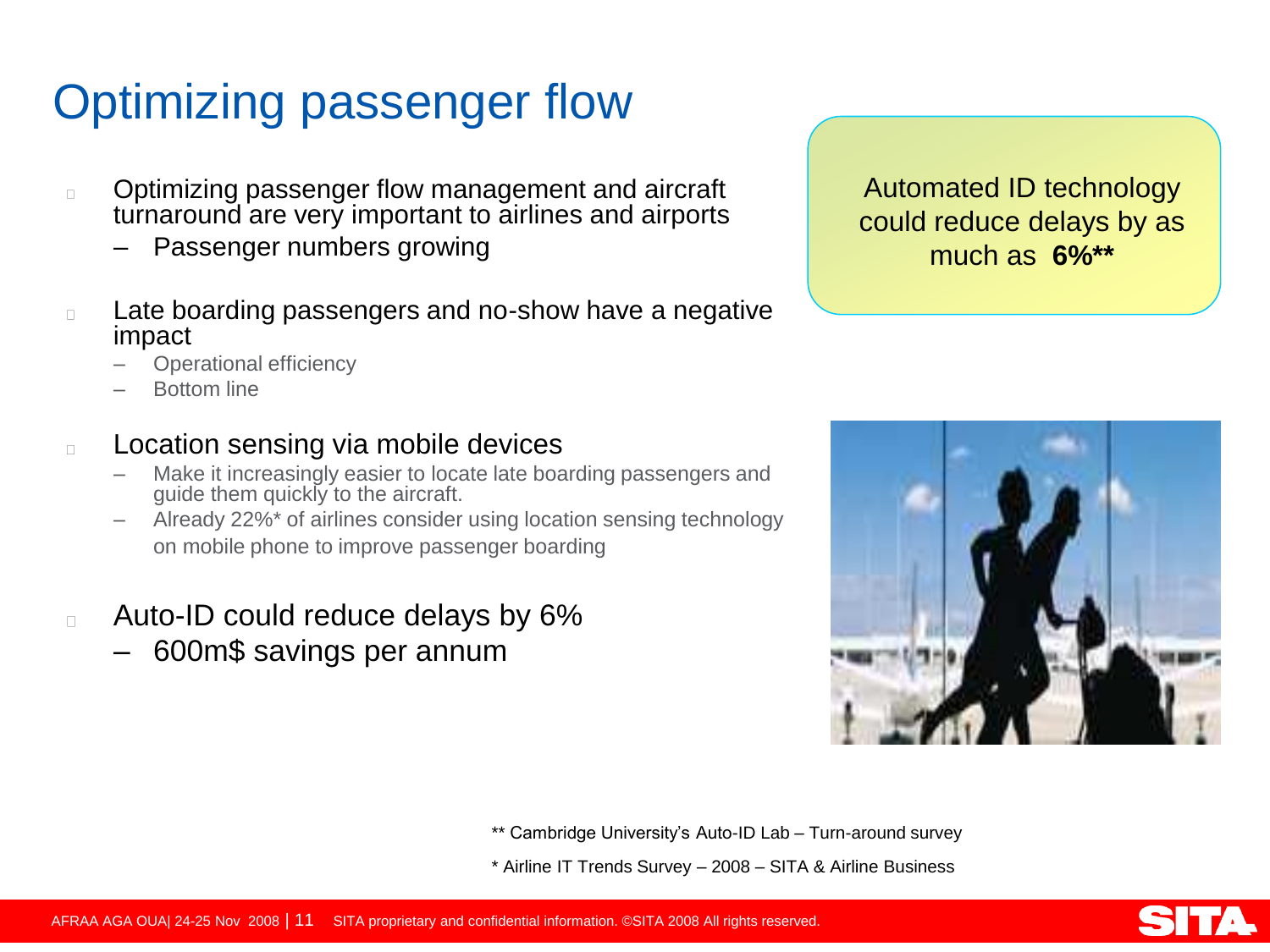### Delivering personalized services & direct marketing

- **"**Context-aware' applications and services  $\Box$ 
	- Take into account criteria such as location, user profile, and time
- Marketers can send targeted content to  $\Box$ passengers' mobile devices
	- Propose passengers to download directions to go to their connecting gates, in their mother tongue
	- Promotional messaging of vouchers sent as passenger nears point of sale
- Widespread adoption of one-to-one marketing  $\Box$ and customer care through mobile devices

In recent pilot project, recipients of vouchers sent to a mobile phone spend **50% to 100%** more than ordinary shoppers at the retail outlets.

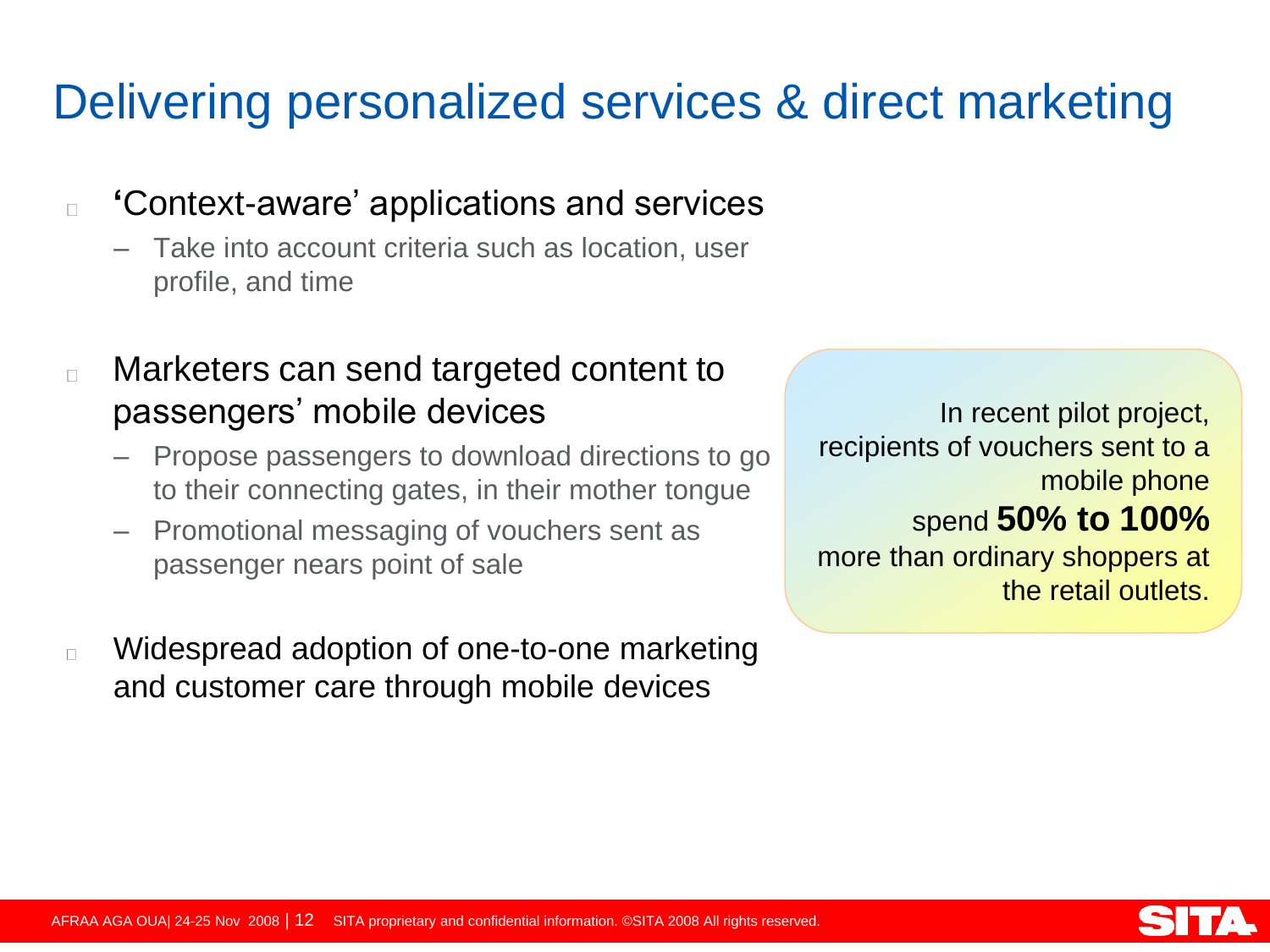### Providing a primary conduit for entertainment

- Passenger mobile devices become  $\Box$ personal entertainment system
	- increased functionality and applications
	- use onboard the flight
	- Use during dwell time at the airport.
- New mobile, increased functionality to  $\Box$ download and store content
- Opportunity for airports to "serve"  $\Box$ passengers as access enabler or content provider



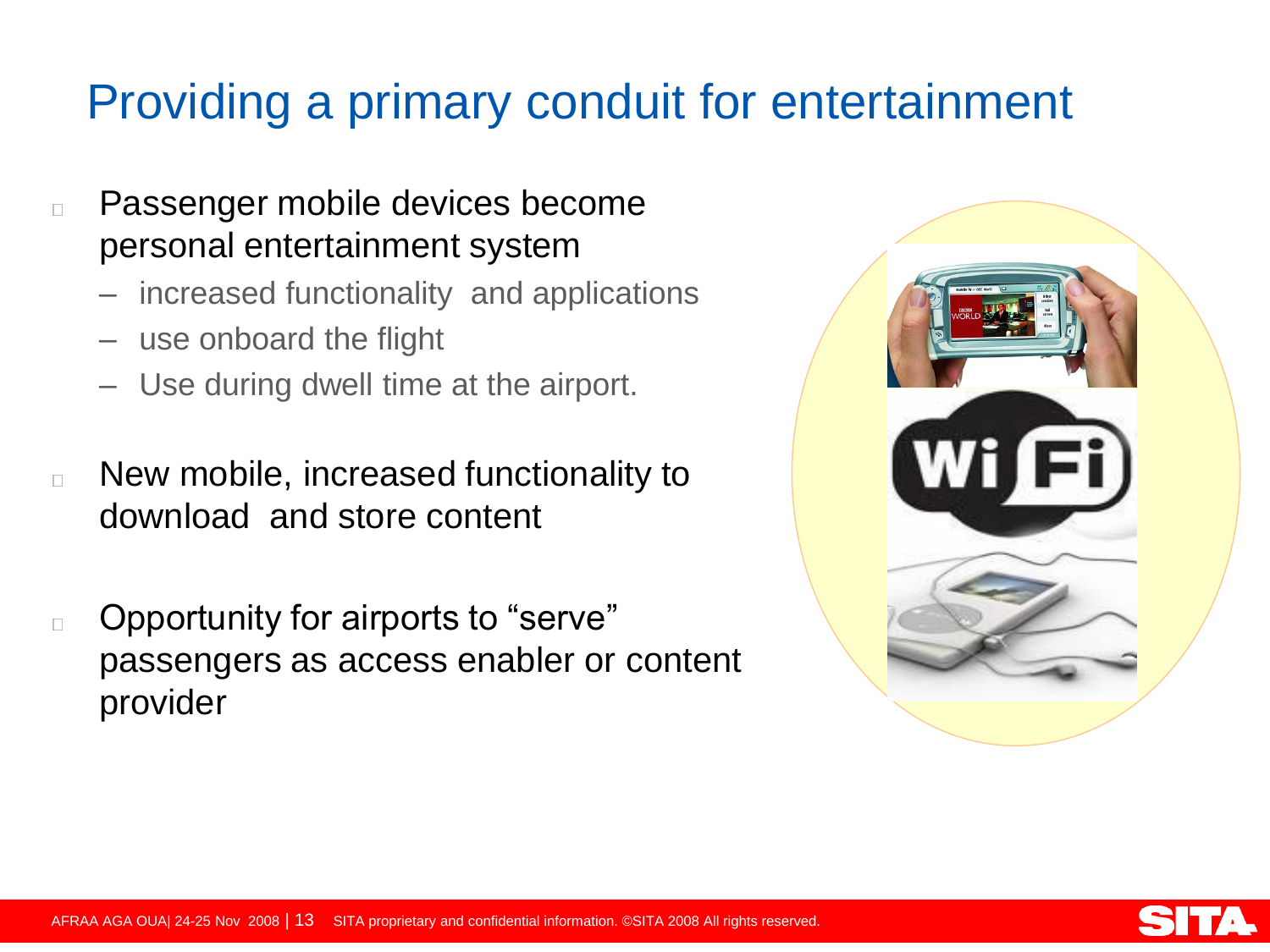#### 7-ways Mobile devices will impact air travellers experience

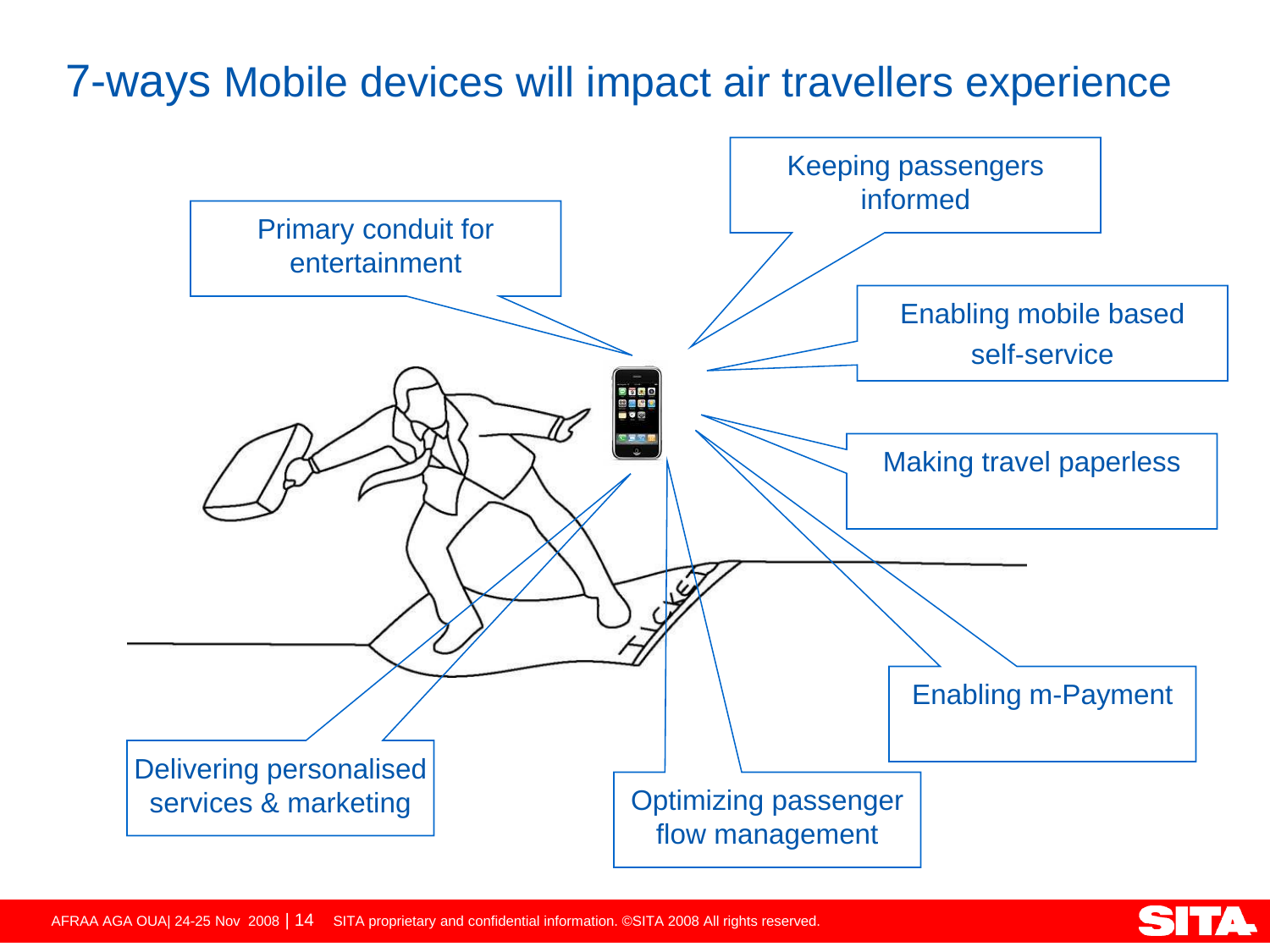### A changing air travel experience